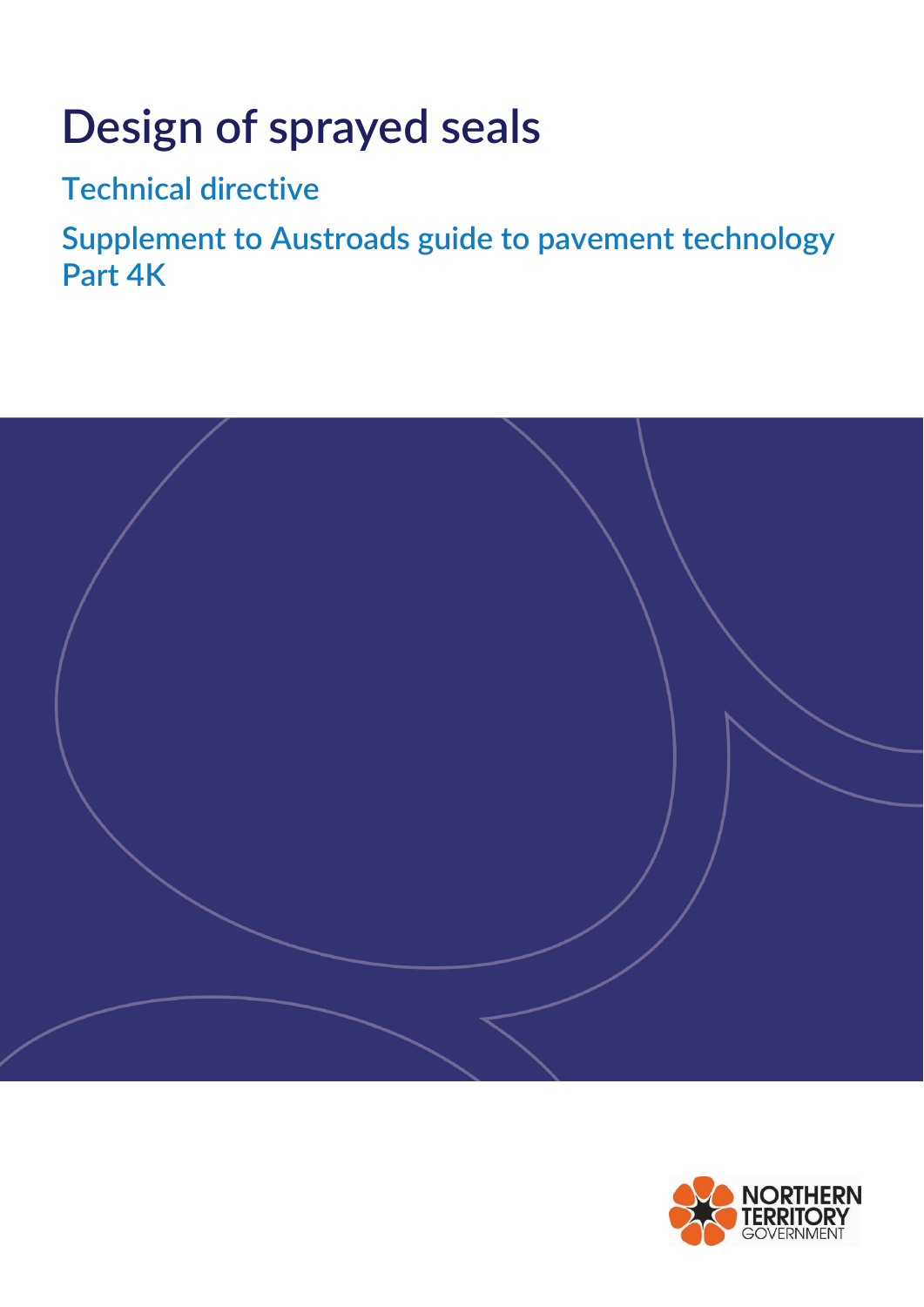| Document title         | Design of sprayed seals                             |  |
|------------------------|-----------------------------------------------------|--|
| <b>Contact details</b> | Department of Infrastructure Planning and Logistics |  |
| Approved by            | <b>Project Director Civil Assets Management</b>     |  |
| Date approved          | 29/11/2019                                          |  |
| <b>Document review</b> | Annually                                            |  |
| <b>TRM</b> number      | 2017/0362-0001.01                                   |  |

| Version | Date       | <b>Author</b> | <b>Changes made</b> |
|---------|------------|---------------|---------------------|
| 1.0     | 29/11/2019 | Andrew Batson | First version       |
|         |            |               |                     |
|         |            |               |                     |

| Acronyms | <b>Full form</b> |
|----------|------------------|
|          |                  |
|          |                  |
|          |                  |
|          |                  |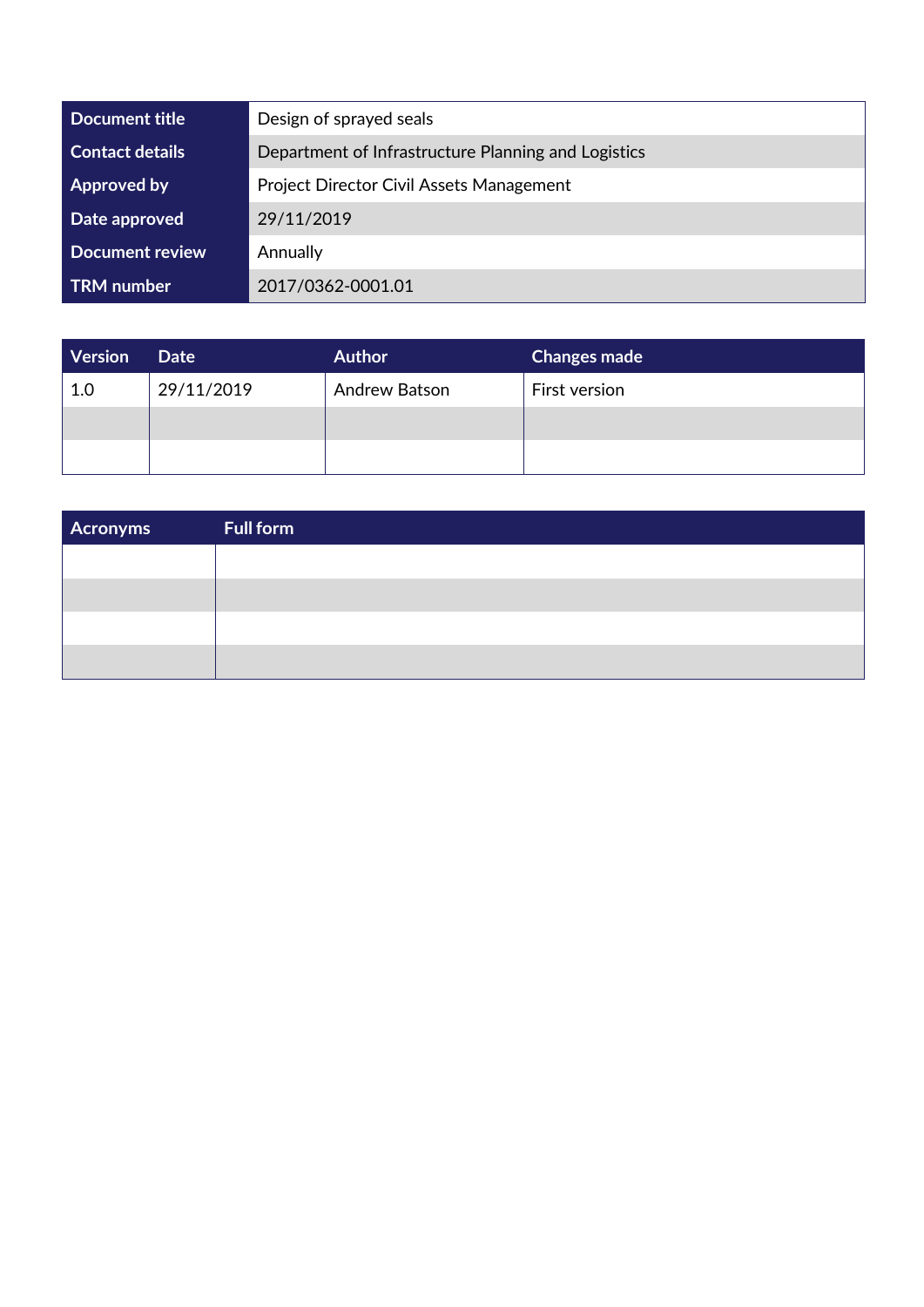# **Contents**

| 1. |       |  |  |  |
|----|-------|--|--|--|
| 2. |       |  |  |  |
| 3. |       |  |  |  |
| 4. |       |  |  |  |
|    | 4.1   |  |  |  |
|    | 4.2   |  |  |  |
|    | 4.3   |  |  |  |
|    | 4.4   |  |  |  |
|    | 4.5   |  |  |  |
|    | 4.5.1 |  |  |  |
|    | 4.5.2 |  |  |  |
|    | 4.6   |  |  |  |
|    | 4.7   |  |  |  |
|    | 4.8   |  |  |  |
|    | 4.9   |  |  |  |
|    | 4.10  |  |  |  |
|    | 4.11  |  |  |  |
|    | 4.12  |  |  |  |
|    | 4.13  |  |  |  |
|    | 4.14  |  |  |  |
|    | 4.15  |  |  |  |
| 5. |       |  |  |  |
|    |       |  |  |  |
|    |       |  |  |  |
|    |       |  |  |  |
|    |       |  |  |  |
| 6. |       |  |  |  |
| 7. |       |  |  |  |
| 8. |       |  |  |  |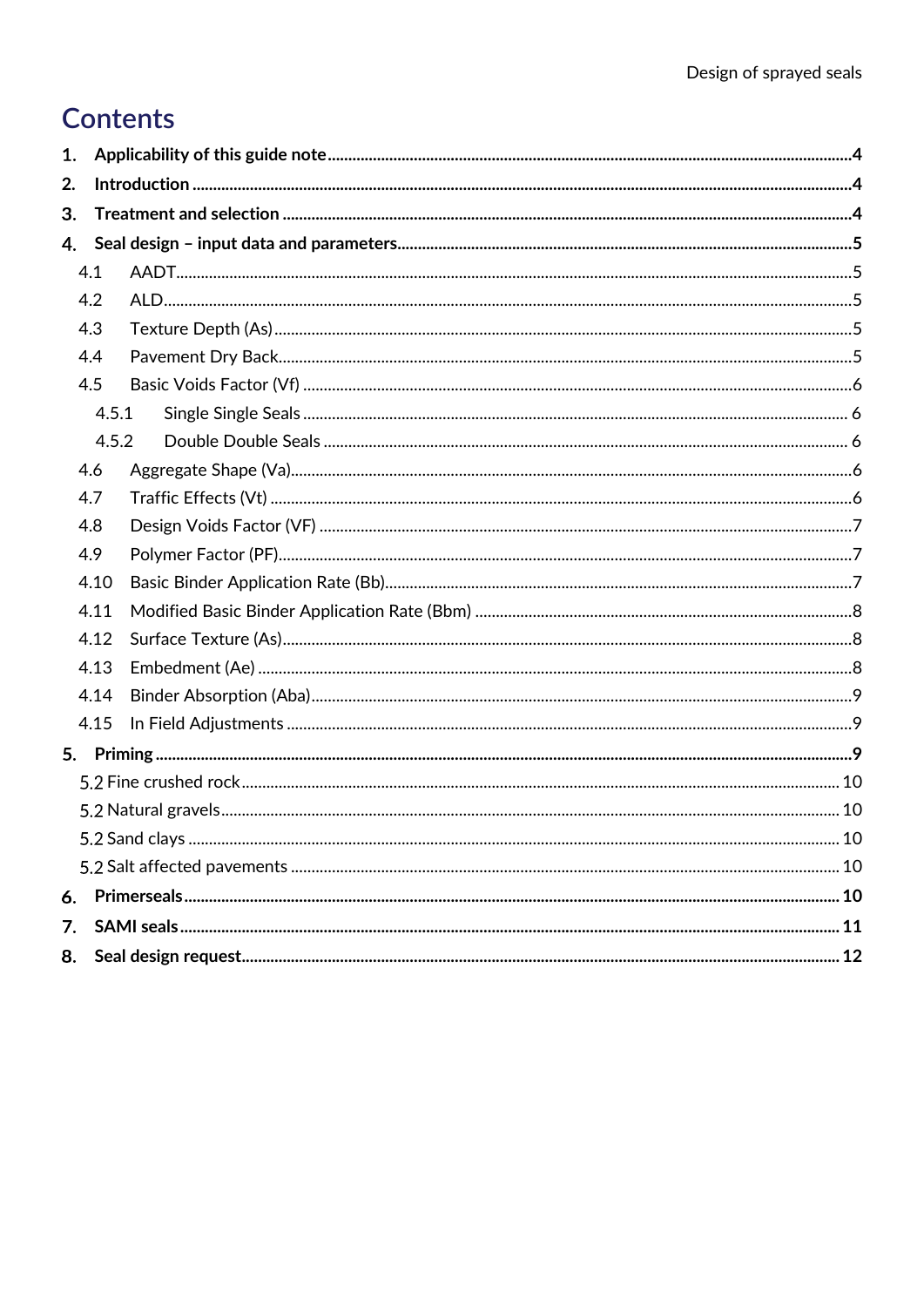# <span id="page-3-0"></span>**Applicability of this guide note**

This guide note has been prepared to assist Department of Infrastructure Planning and Logistics (DIPL) staff and Industry specialists in the design of sprayed seals during the delivery of roadworks projects for the NTG Civil and Infrastructure programs. It provides commentary on key elements within the sprayed seal design process.

It is also acknowledged that this guide may be used by industry and local government for various other internal and external purposes. Nonetheless, the context and recommendations in the guide have been derived from experiences and knowledge on Northern Territory Government roads.

# <span id="page-3-1"></span>**2. Introduction**

This guide note replaces the 2007 Construction Division work instruction – *Spray Seal Surfacing Part 2 – Design of Bituminous Application Rates.*

This guide note complements the Austroads 2018 guide note "Guide to Pavement Technology Part 4K, Selection and Design of Sprayed Seals, sections 5 and 6 (Austroads Part 4K).

The Austroads Part 4K is a general guide and does not have commentary or allowances for local variances in the seal design process. This guide note will set out where local data input changes are required to achieve a satisfactory sprayed seal design.

The guide note will **not** give exact spray seal designs but will give an indicative binder application rate that the designer can then apply or adjust to the conditions of the pavement to be sealed.

This guide note will also give general guidance for application rates of primes, primerseal and SAMI seals.

Testing regimes if not noted below shall be as per DIPL Standard Specification for Roadworks<sup>1</sup>.

The finished pavement quality has a considerable influence when designing sprayed seals. The Department has a guide note "Road Pavement Acceptance During Construction<sup>2</sup>" which gives good commentary on this subject.

# <span id="page-3-2"></span>**Treatment and selection**

1

DIPL has a Technical Standard called "Bituminous Surfacing Works Treatment and Selection" which is located at Road surfacing standards page<sup>3</sup> in the DIPL website.

The purpose of this technical standard is to outline the default position for the selection of binder types, aggregate sizes and asset treatments type for spray sealing and asphalt surfacing works on all Northern Territory government road and civil assets. The guide note is applied to all regions in the NT.

<sup>1</sup> [https://dipl.nt.gov.au/infrastructure/technical-standards-guidelines-and-specifications/technical](https://dipl.nt.gov.au/infrastructure/technical-standards-guidelines-and-specifications/technical-specifications)[specifications](https://dipl.nt.gov.au/infrastructure/technical-standards-guidelines-and-specifications/technical-specifications)

<sup>&</sup>lt;sup>2</sup> [https://dipl.nt.gov.au/infrastructure/technical-standards-guidelines-and-specifications/road-surfacing](https://dipl.nt.gov.au/infrastructure/technical-standards-guidelines-and-specifications/road-surfacing-standards)[standards](https://dipl.nt.gov.au/infrastructure/technical-standards-guidelines-and-specifications/road-surfacing-standards)

<sup>3</sup> [https://dipl.nt.gov.au/infrastructure/technical-standards-guidelines-and-specifications/road-surfacing-standards.](https://dipl.nt.gov.au/infrastructure/technical-standards-guidelines-and-specifications/road-surfacing-standards)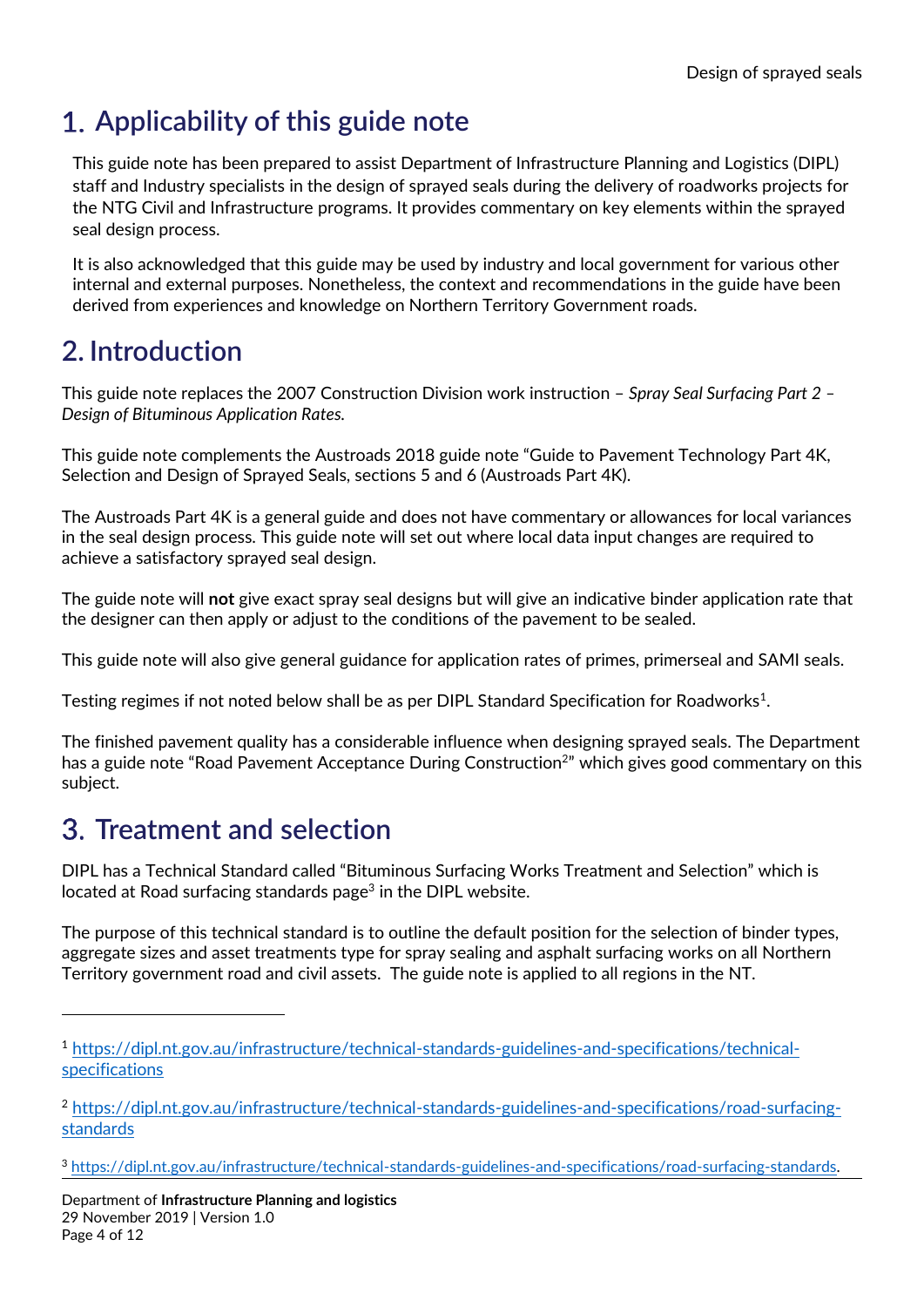# <span id="page-4-0"></span>**Seal design – input data and parameters**

#### <span id="page-4-1"></span>**4.1 AADT**

AADT - Annual Average Daily Traffic

Data for DIPL controlled roads can be sourced from traffic reports<sup>4</sup>.

For the seal design process data needs to be calculated into vehicles per lane per day **(vld).**

Where traffic is required to be distributed over multi lanes refer to Table 5.1, page 47 of Austroads Part 4K for an estimation of design traffic.

#### <span id="page-4-2"></span>**4.2 ALD**

Average least dimension (ALD) of the aggregate is critical to the seal design and if incorrect has a large impact on the outcome of the seal design.

This information is to be sourced through a NATA testing laboratory.

Sampling is to be of the actual materials being used and not sourced from quarry process test results.

Testing shall be from onsite stockpiles, before precoating.

Dispensation regarding on site testing can be given where very remote locations or very small areas are being resealed, seek Superintendent approval.

#### <span id="page-4-3"></span>**4.3 Texture Depth (As)**

Obtained through performing the "Sand Patch" test using Austroads test method AG:PT/T250 modified surface texture depth (pestle method).

Testing in the NT has shown there is no real inconsistency in using sand or glass beads for this test. The main inconsistency of the test appears to be in site selection and operator error. For NT testing purposes glass beads used in pavement marking are an acceptable alternative to graded sand.

For resealing works testing shall be every 500m, or change of texture, in each wheel path and one test in the non wheel path areas.

#### <span id="page-4-4"></span>**4.4 Pavement Dry Back**

This test is taken as part of the pavement acceptance criteria in the Standard Specification for Roadworks "Pavement and Shoulders" section.

Obtaining dry back is critical to ensuring *hardness* of the pavement to be sealed, and is used in the allowance section of the design, **Embedment (Ae)**.

-

<sup>4</sup> <https://dipl.nt.gov.au/traffic-report>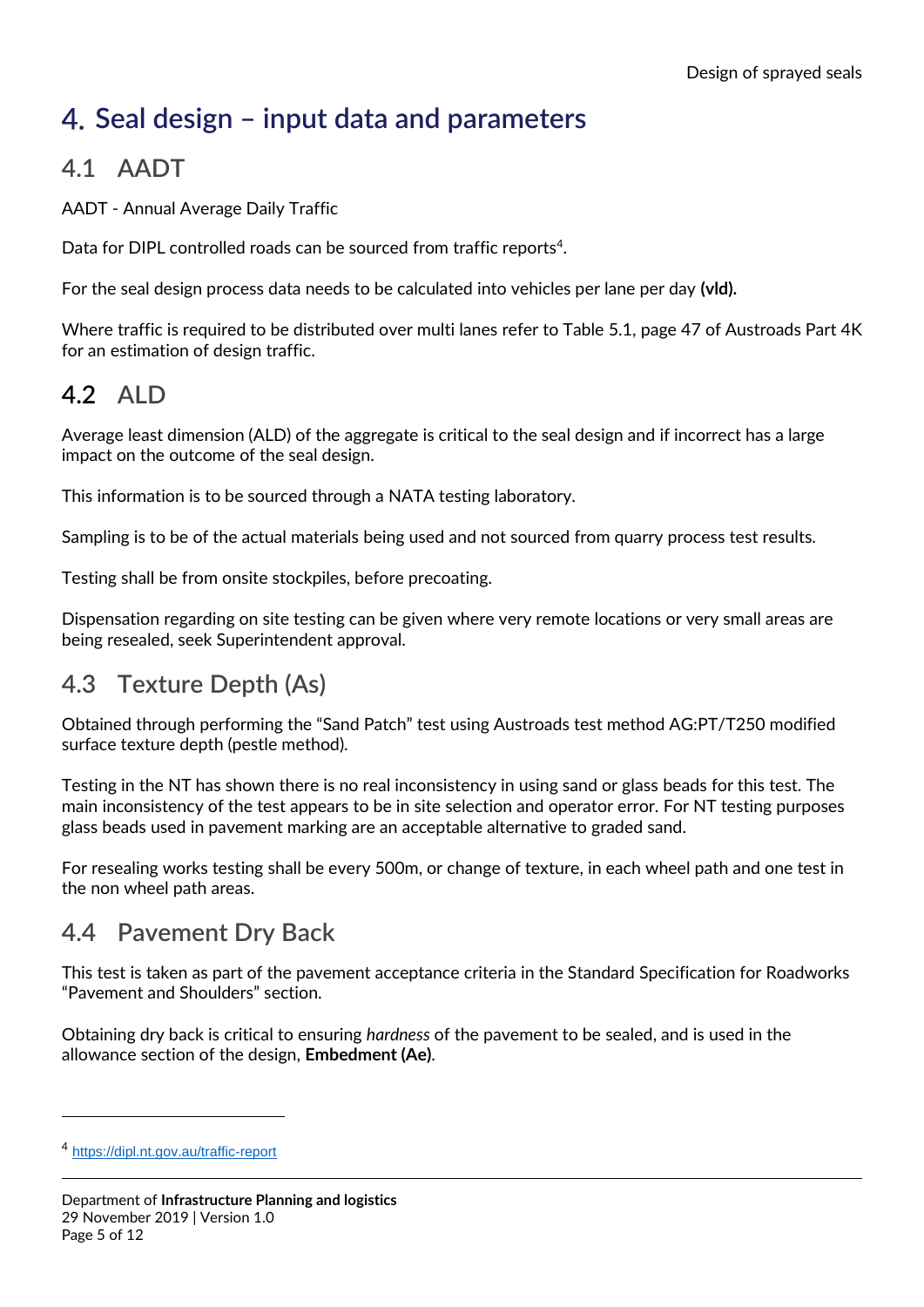## <span id="page-5-0"></span>**4.5 Basic Voids Factor (Vf)**

#### <span id="page-5-1"></span>**4.5.1 Single Single Seals**

Obtained through Figure 6.1 and Figure 6.2 in Austroads Part 4K Page 60 and 61.

For low volume roads a minimum of 100 vld is used for wheel path design, which is Vf of 0.213.

#### <span id="page-5-2"></span>**4.5.2 Double Double Seals**

Obtained through Figures 6.3 and Figure 6.4 in Austroads Part 4K Page 61 and 62.

Basic voids factor for the double double seal design is obtained from two graphs "first application" and "second application".

The basic voids factor is adjusted for the shape of the aggregates, traffic effects and type of binder used to derive the "Basic Binder" application rate or the "Modified Basic Binder" application rate.

*The following attributes are "Adjustments" to the "Basic Voids Factor"*

#### <span id="page-5-3"></span>**4.6 Aggregate Shape (Va)**

Adjustment for aggregate shape can be obtained from Table 6.1 in Austroads part 4K page 62.

The adjustment is related to the flakiness of the aggregates.

#### <span id="page-5-4"></span>**4.7 Traffic Effects (Vt)**

Traffic effect is a critical part of design in the NT and Part 4 K has been slightly modified to suit our somewhat unique conditions with heavy vehicles and climate.

Table 6.2: Adjustment (Vt) to basic voids factor for traffic effects – page 63

|                                                | Adjustment to basic voids factor (L/,2/mm) |             |                                         |             |
|------------------------------------------------|--------------------------------------------|-------------|-----------------------------------------|-------------|
| <b>Traffic</b>                                 | <b>Flat or Downhill</b>                    |             | <b>Slow Moving or Climbing</b><br>Lanes |             |
|                                                | Normal                                     | Channelised | Normal                                  | Channelised |
| 0 to 15 EHV (%)                                | Nil                                        | $-0.01$     | $-0.01$                                 | $-0.02$     |
| 16 to 25 EHV (%)                               | $-0.01$                                    | $-0.02$     | $-0.02$                                 | $-0.03$     |
| 26 to 45 EHV (%)                               | $-0.02$                                    | $-0.03$     | $-0.03$                                 | $-0.04$     |
| $46 + EHV(%)$                                  | $-0.03$                                    | $-0.04$     | $-0.04$                                 | $-0.05$     |
| Additional adjustments for local NT conditions |                                            |             |                                         |             |
| <b>Quad Roadtrains</b>                         | $-0.01$                                    |             |                                         |             |
| Heavy Vehicle Intersections - turning<br>lanes | $-0.01$                                    |             |                                         |             |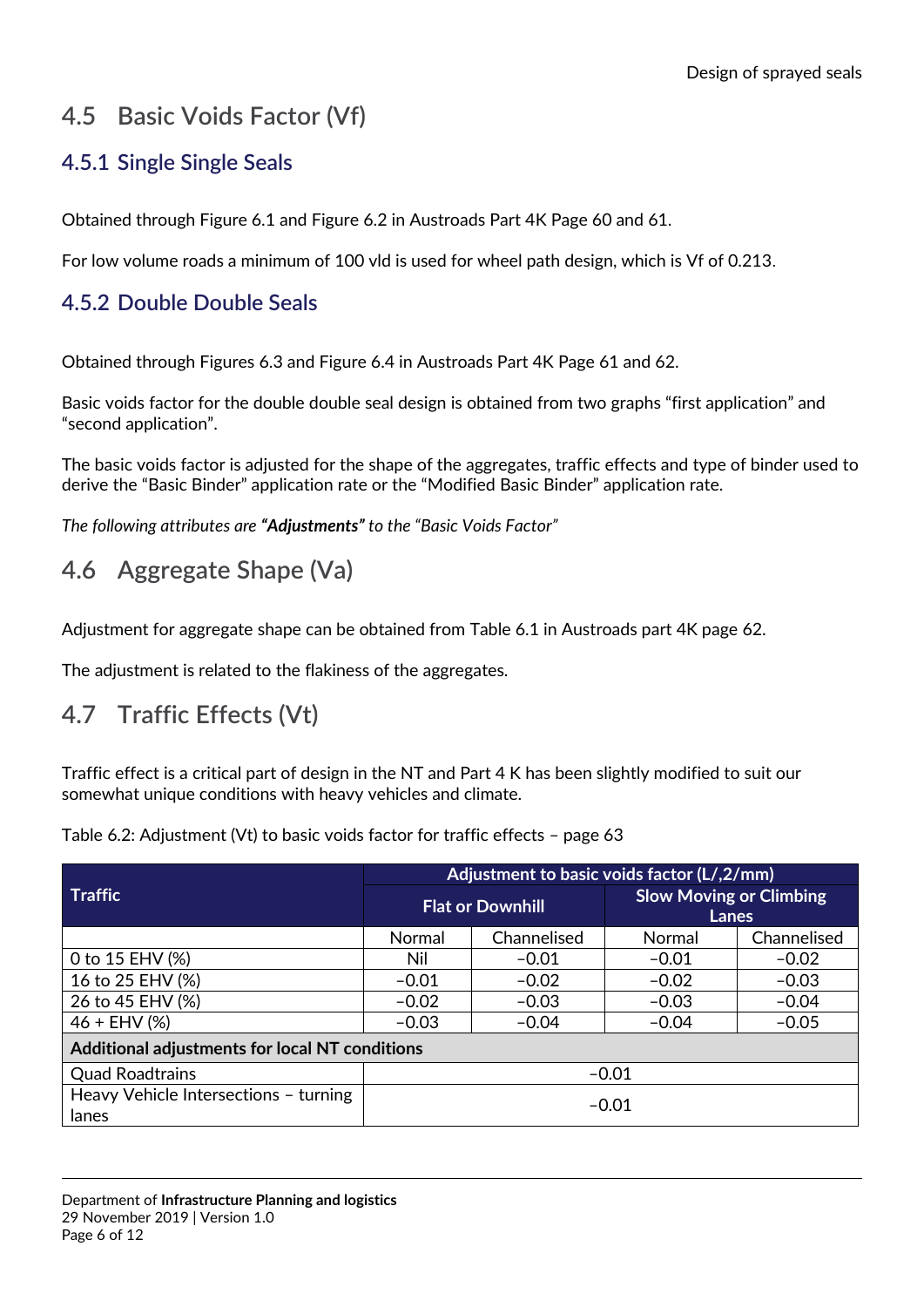#### *Insertions:*

- Adjustment for Quad Roadtrains
- Adjustment for Heavy vehicle intersections

#### *Deletions:*

- Requirement for overtaking lanes
- Non trafficked areas use a fog spray
- Greater than 65% EHV, use quarry methodology

Where quarry approaches and intersection are to be designed and traffic data is not available then use the process described in Section 5.2.7 for access roads to quarries, mining locations, etc.

#### <span id="page-6-0"></span>**4.8 Design Voids Factor (VF)**

This is obtained by calculation

#### **VF= Vf + Va + Vt**

**Where** 

Vf is = Basic Voids Factor Va = Aggregate shape Vt = Traffic Effects

#### <span id="page-6-1"></span>**4.9 Polymer Factor (PF)**

For New Seals and Primerseal there is **no** polymer factor used.

For two coat seals there is **no** polymer factor used.

Reseals use a polymer factor of 1.2, this is used for all grades of polymer modified bitumen's, excluding crumbed rubber.

#### <span id="page-6-2"></span>**4.10 Basic Binder Application Rate (Bb)**

This is obtained by calculation

#### **Bb = VF x ALD**

Where

VF = Design Voids Factor ALD = Average Least Dimension of the Aggregate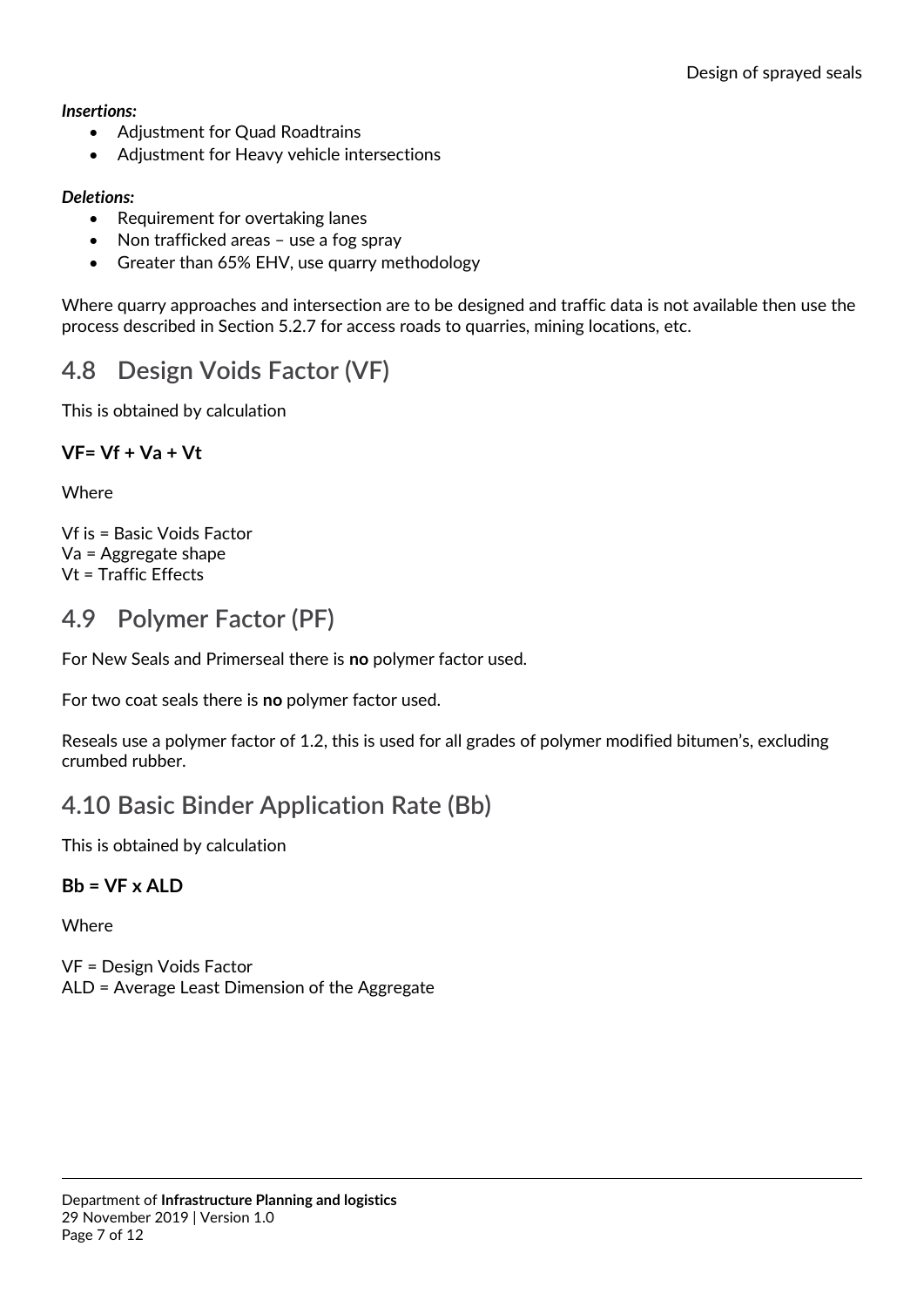## <span id="page-7-0"></span>**4.11 Modified Basic Binder Application Rate (Bbm)**

This is obtained by calculation

#### **Bbm = Bb x PF**

**Where** 

Bb = Basic Binder Application Rate PF = Polymer Factor

*The following attributes are "Allowances" to the "Basic Binder Application Rate"*

Allowances are only used in the first coat of a two coat seal.

#### <span id="page-7-1"></span>**4.12 Surface Texture (As)**

Surface texture is only used for resealing works.

Only used in the first coat of a double double seal.

Texture is related to the sand patch test and the allowance is dependent on what existing aggregate is in place and what aggregate is to be used for the resealing.

Table 6.3 in Austroads part 4K will give the adjustment in L/m2, pages 66 and 67.

Where texture depth measured exceeds the table allowances then add 0.1 L/m2.

All surfaces for reseal shall be tested for texture.

Electronic measurement for texture shall **not** be used.

In exceptional circumstances there may be a requirement for this allowance for new seals but currently it has **not** been used in the NT, seek specialised advice.

#### <span id="page-7-2"></span>**4.13 Embedment (Ae)**

Embedment is derived from the Ball Penetration test.

Only used for the design of new seals.

This test shows the hardness of the pavement and should be performed after final trimming.

Allowances related to this test are given in Figure 6.5 of Austroads part 4K, page 69.

DIPL changes to Figure 6.5 include **no** ball penetration test result is to be greater than 3mm. Where 3mm is exceeded then several options can be put in place to reduce the embedment, further rolling with a multi tyred roller or further drying back of the pavement.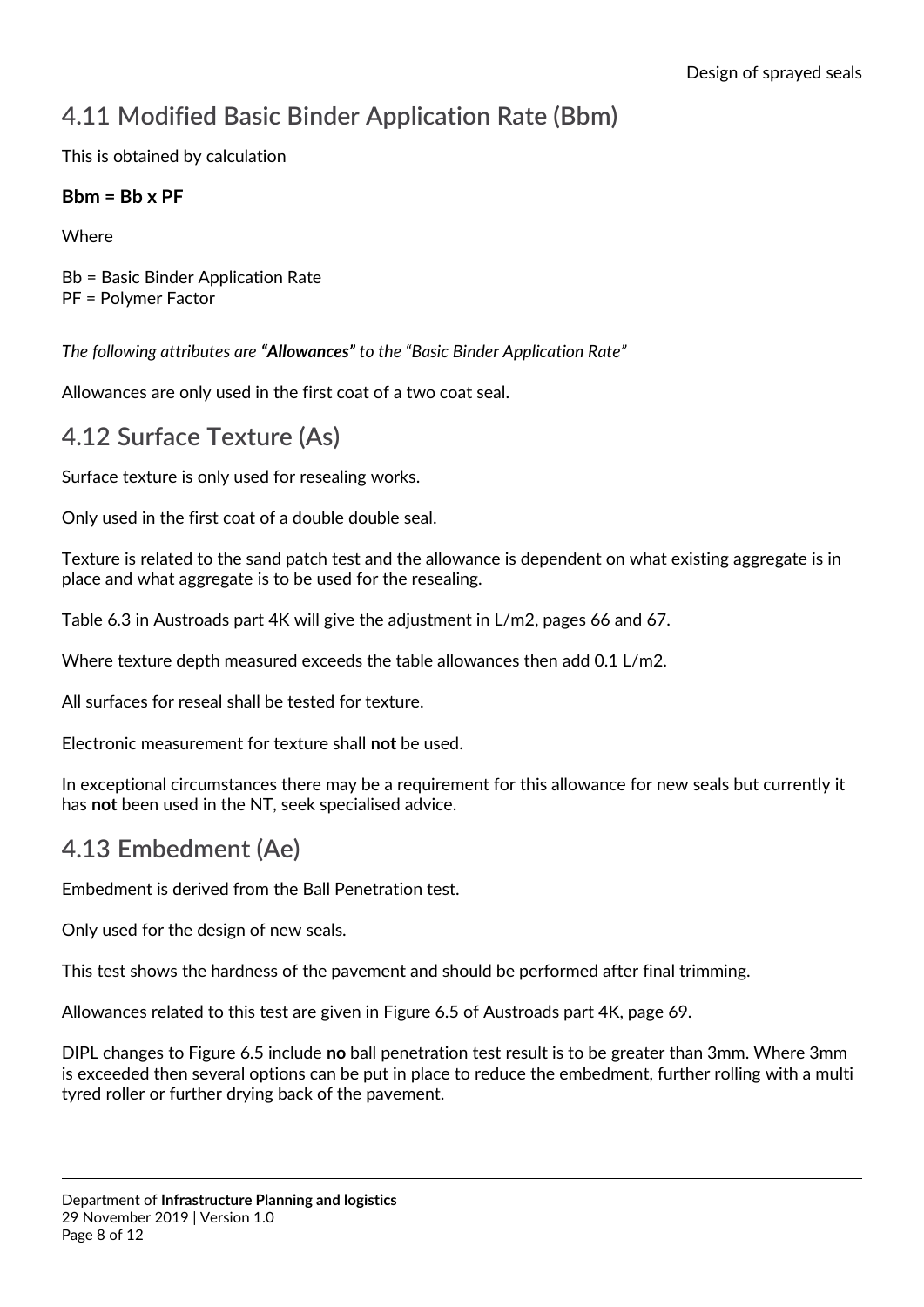## <span id="page-8-0"></span>**4.14 Binder Absorption (Aba)**

Binder absorption shall only be used for resealing works.

No absorption allowances have been made for new seals in the NT, if highly porous new pavements are in place then absorption should be addressed at the time of priming.

Absorption shall **not** be used in design unless specialised advice from the DIPL Bitumen group has been sought.

Absorption allowance is generally used on low volume roads only and **not** recommended for high volume roads.

Allowances for absorption is highly dependent on the age of the existing seal, its porosity and how badly cracked it is.

The Department use the following allowances for absorption:

- Old and Cracked +0.05 L/m2
- $\bullet$  Porous +0.02 L/m2
- $\bullet$  Some Life 0.00 L/m2 no change
- $\bullet$  Lively -0.1 L/m2
- Microsurfacing Slurry + 0.2 L/m2

Texture allowance for Microsurfacing is recommended at +0.2 L/m2, plus the existing texture.

Allowances for asphalt surfaces is dependent on traffic volumes, asphalt age and the porosity of the layer to be resealed, specialised advice should be sought before sealing takes place.

#### <span id="page-8-1"></span>**4.15 In Field Adjustments**

This is related to the onsite factors that are the "unknowns" of sealing works.

This could be additional local traffic, cattle and military vehicles, environmental issues (heat) and construction issues, design issues and laminations or poor surfaces.

This task will generally be performed by experienced staffs and or the sealing crews.

# <span id="page-8-2"></span>**5. Priming**

Priming is covered in DIPL Standard Specification for Roadworks.

Prime should be a minimum of 0.9 l/m2

**No** blinding off of primes with dust shall take place, alternate methods of emulsion seal shall be used.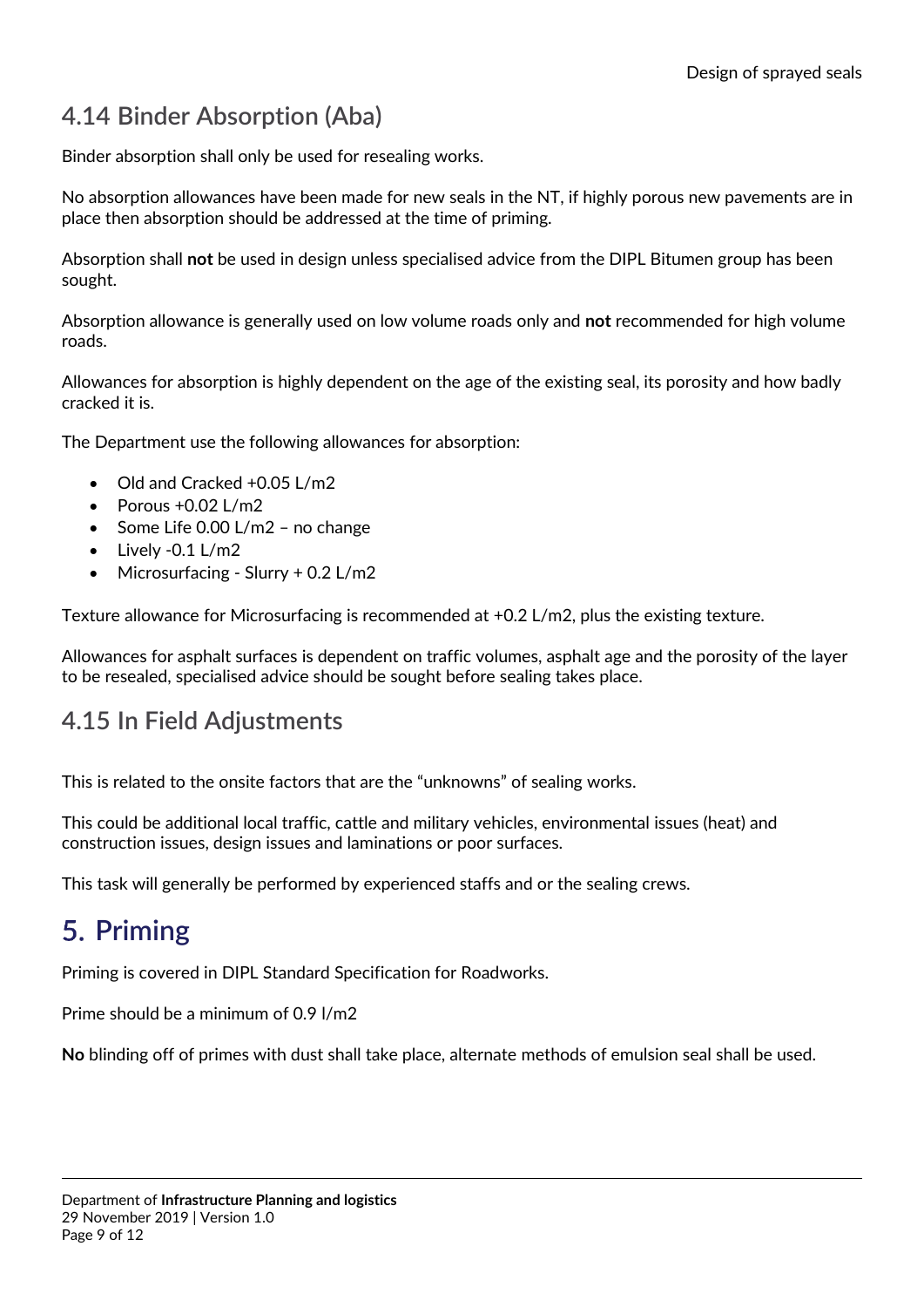A general rule is:

#### <span id="page-9-0"></span>**Fine crushed rock**

AMC0 100/0/80 @ 1.0 L/m2

<span id="page-9-1"></span>If during wet periods then use AMC00 @1.0 l/m2 so environmental issues with run off does not occur

## **5.2 Natural gravels**

High Plasticity Index use AMC00 (100/0/100) @ 1.0 L/m2, ensure prime is mixed on site and is at maximum temperature allowed, so absorption occurs

Low Plasticity Index use AMC00 (100/0/90) @ 1.0 L/m2

If during wet periods then use AMC00 @ 0.9 - 1.0 I/m2 so environmental issues with run off don't occur

## <span id="page-9-2"></span>**5.2 Sand clays**

100/0/70 @1.2 L/m2 this will reduce the occurrence of drainage of the bitumen into the pavement, it will also require a 7mm armour coat to stop embedment into the base materials and allow trafficking.

## <span id="page-9-3"></span>**5.2 Salt affected pavements**

Where there are circumstances that the pavement for construction has a high salt content the following alternate methods for priming shall be used.

Emulsion type primes are to be used and then sealed the next day.

Designers need to get specialised advice when dealing with salt effected pavements and design accordingly.

# <span id="page-9-4"></span>**Primerseals**

Primerseal are designed as per normal single or double seal design with no adjustment for the cutter in the application rate

Single primerseals are to be resealed within 12 months of placement.

High plasticity index use AMC5 (100/0/12).

Low plasticity index use AMC6 (100/0/7).

Double seals shall have the following:

Generally 14 and 7.

First coat to be AMC 5 or 6.

Second coat to be S10E.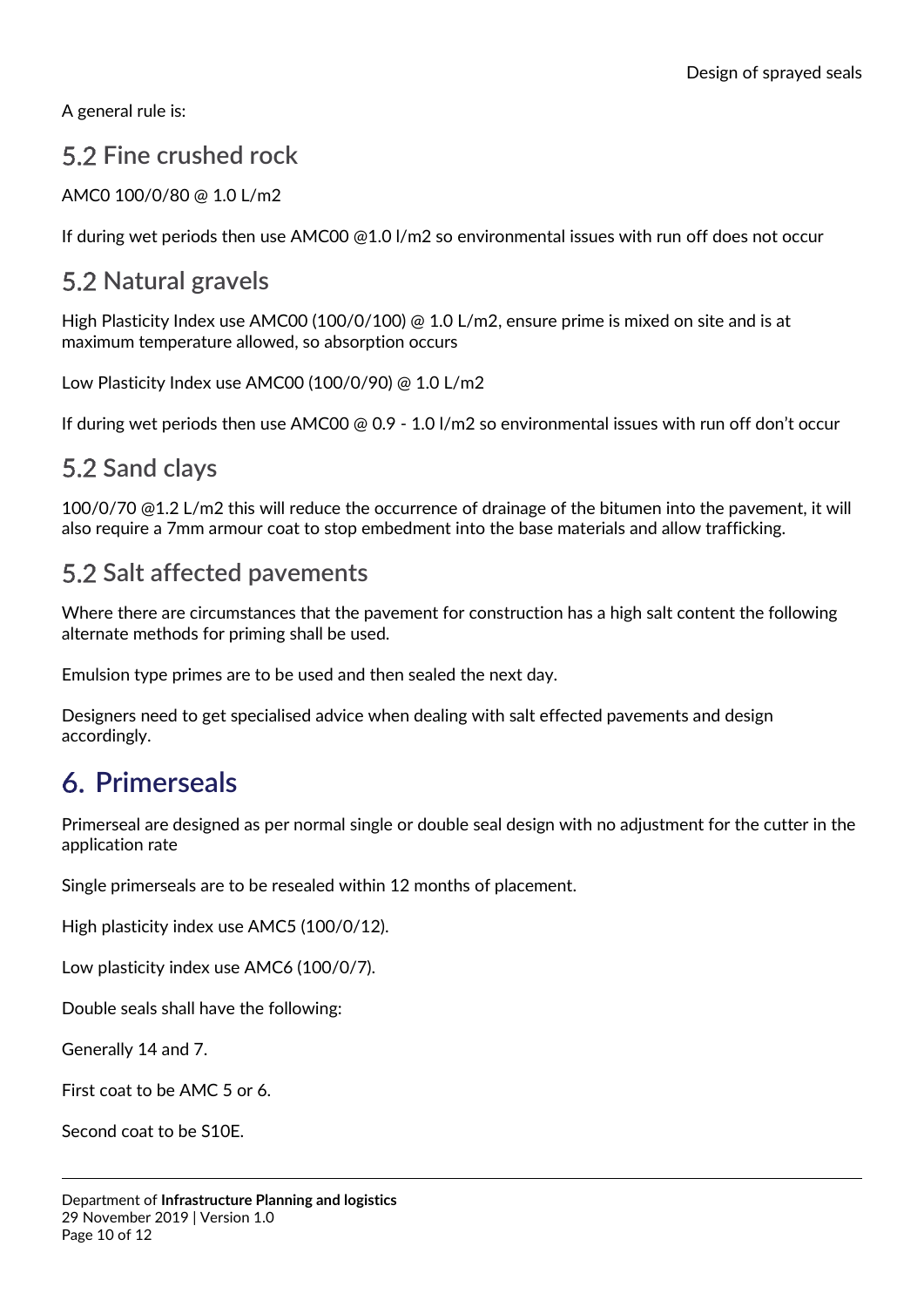# <span id="page-10-0"></span>**7. SAMI seals**

SAMI seals are only used under Asphalt wearing courses

A general rule of placement is to not place where there is a possibility of high stress

- Not placed at high traffic volume intersections
- Do not place within 50m of a hold line in Urban area intersections
- Do not place in areas of heavy vehicle movement
- Do not place at sharp corners where there are high stresses
- Do not place where there is moisture or dirt present